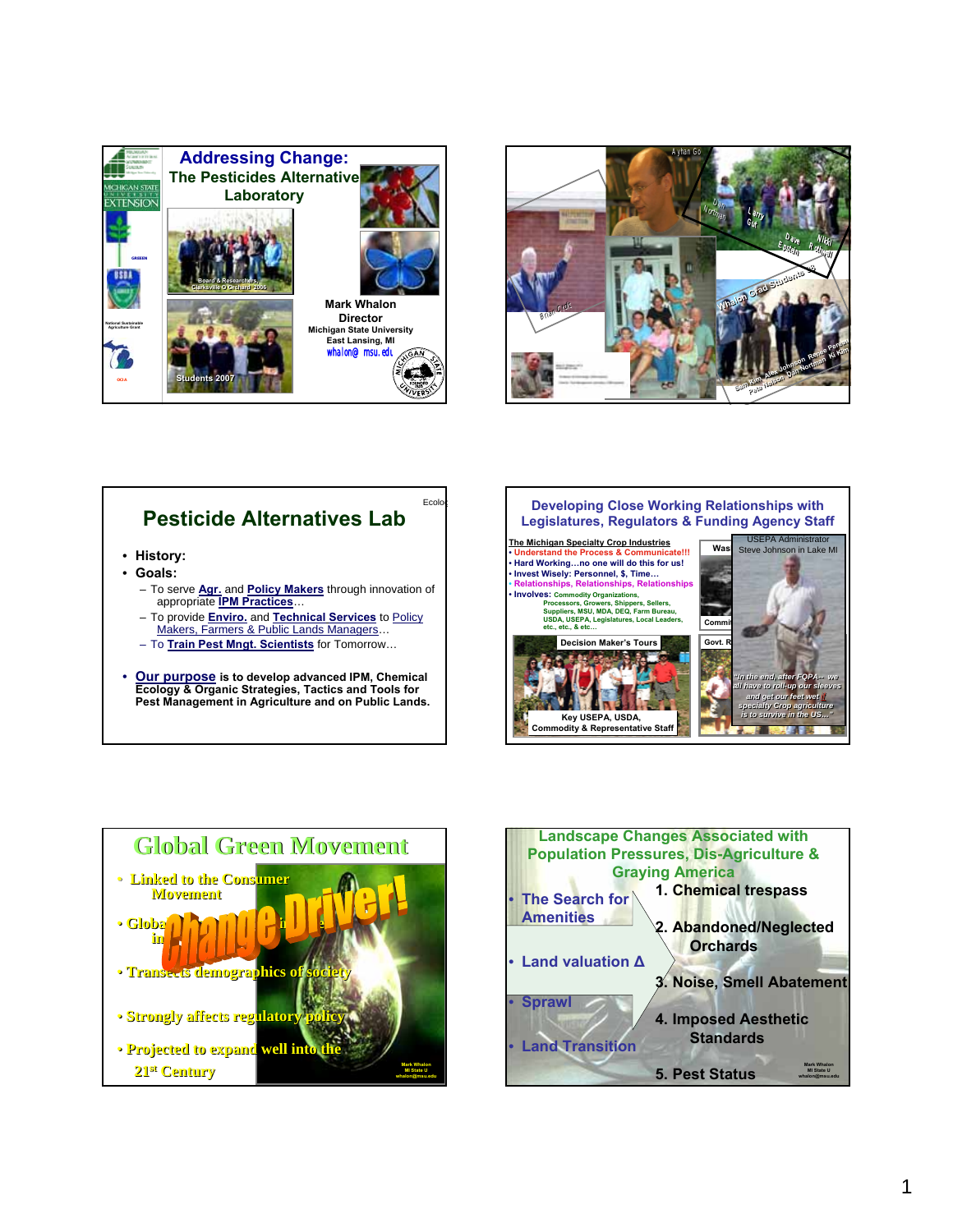



#### **US Pesticide Legislation** • **FQPA, FIFRA, Pesticide Reregistration**  • **FQPA, FIFRA, Pesticide Reregistration Improvement Act Improvement Act** • **Endangered Species Act as amended** • **Endangered Species Act as amended** • **Clean Water Act as amended** • **Clean Water Act as amended** • **Clean Air Act as amended** • **Clean Air Act as amended** • **Numerous others** • **Numerous More & More NGO's are Using Local & Federal Courts More & More NGO's are Using Local & Federal Courts M. Whalon MI State U**

**whalon@msu.edu**

# **Bottom Line**

- **Environmental Issues Will Increase** – **IPM IS a Terrestrial Ecological Measurement & Analysis System**
- **Instruments for these changes**
- **Air & Water Quality Acts**
	- **FIFRA/FQPA/PRIA**
	- **Endangered Species Act**
	- **Upper Midwest = Great Lakes Annex**
- **Land Use Issues Will Increase**



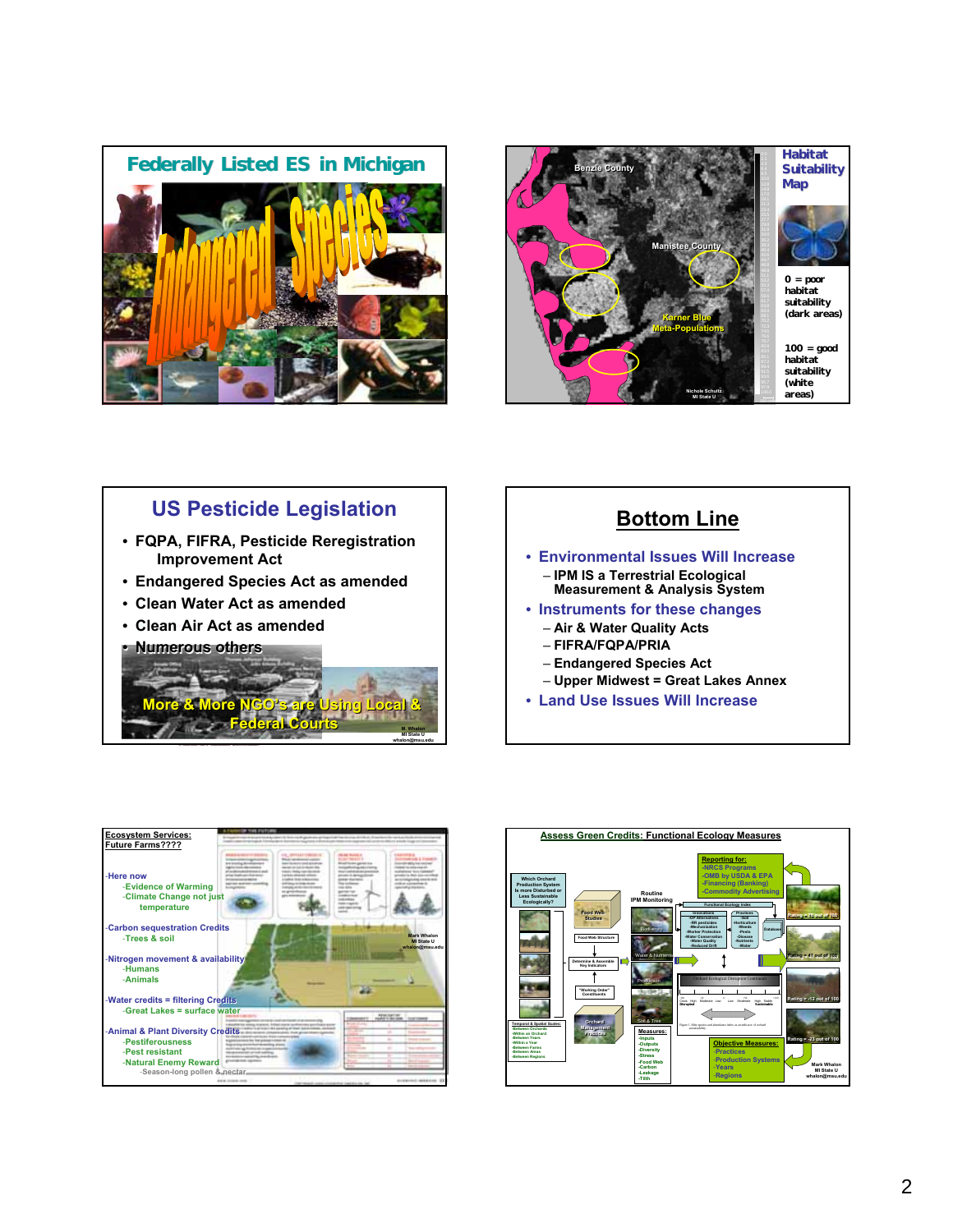









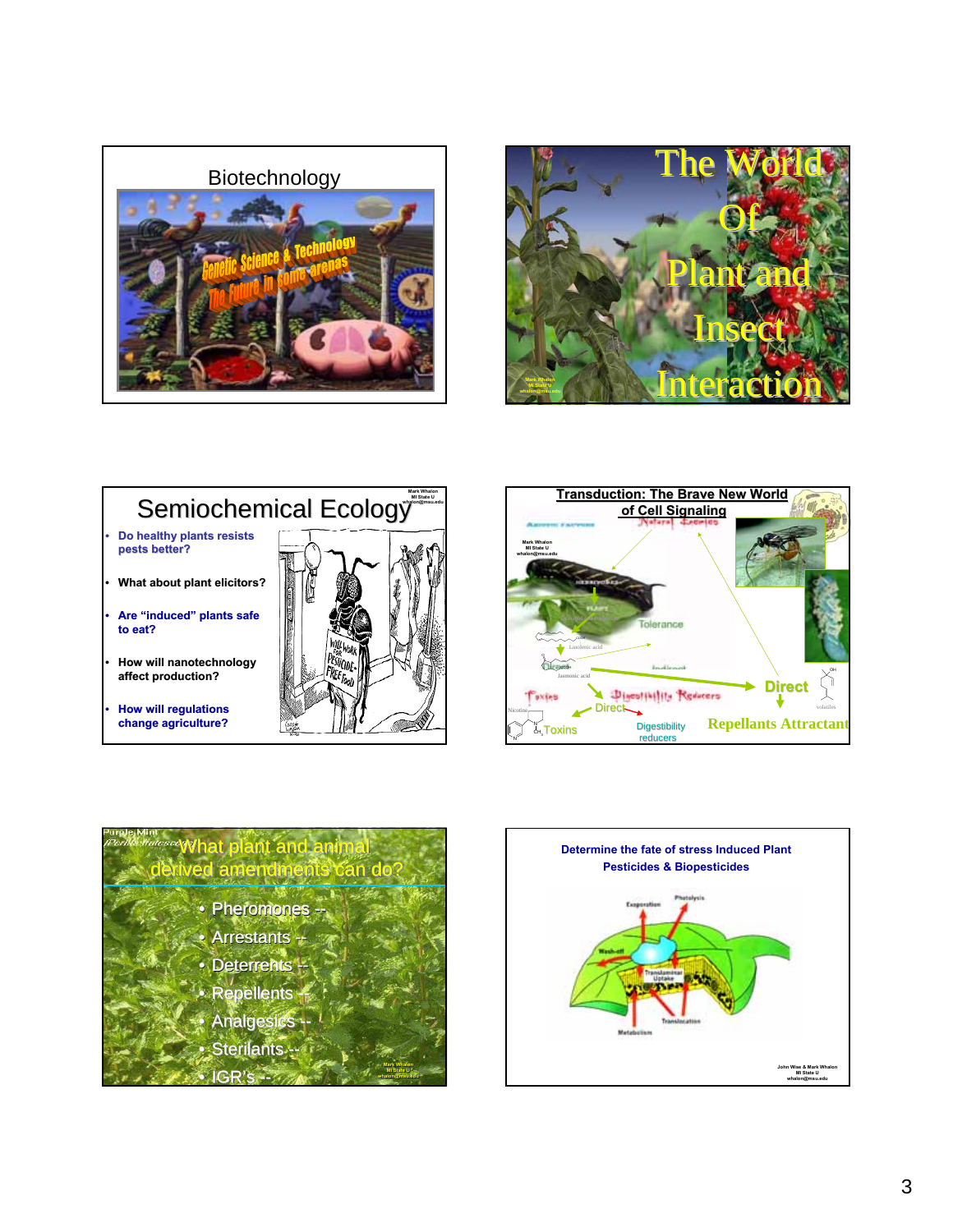









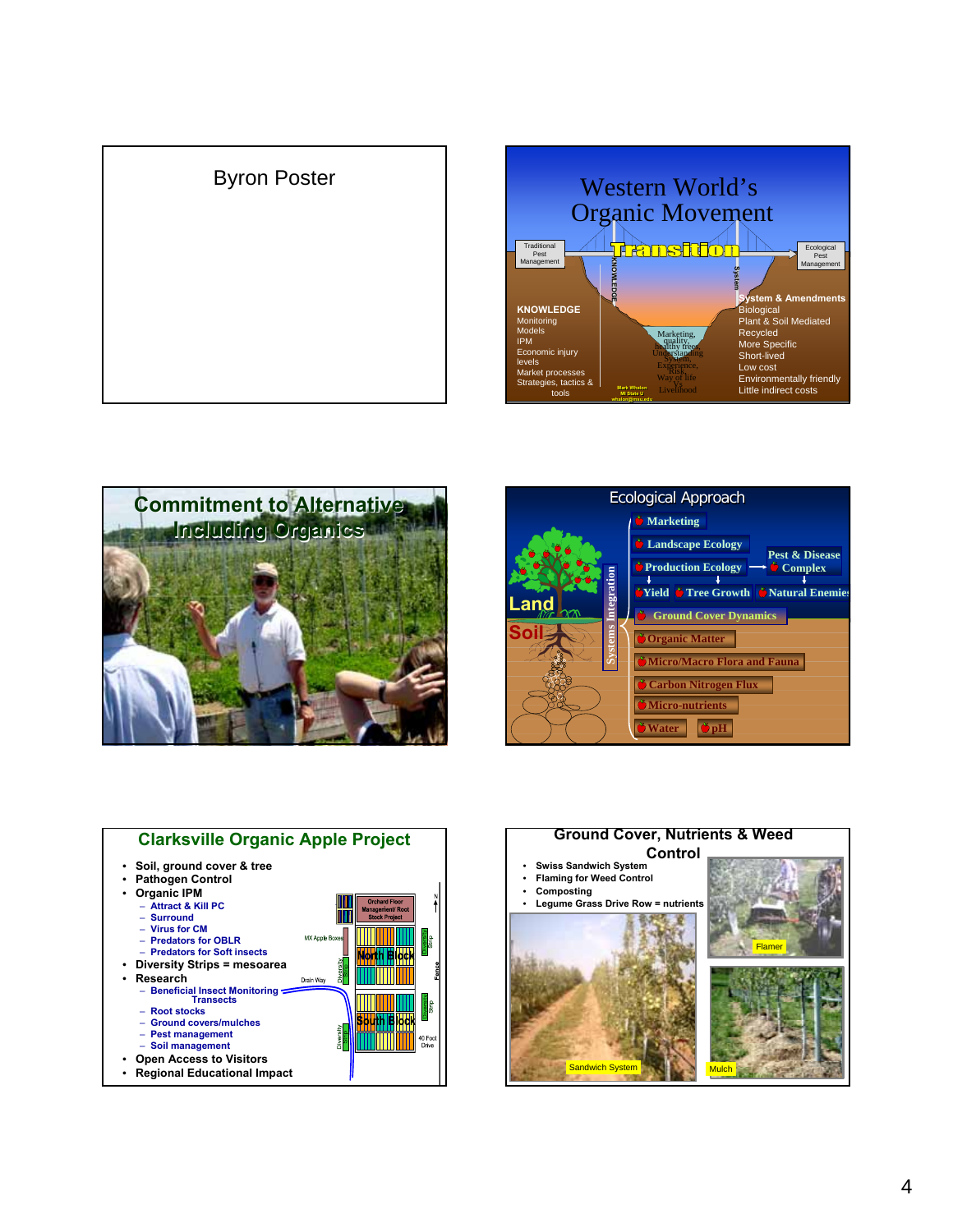







### **Granulosis Virus: Codling Moth**

#### • **Key Issues**

- **Cost**
- **Timing**
- **Spray Frequency & Rate**
- **Integration with other Tactics and Tools**
- **Understanding establishment & reinfestation**
- **In Combination with Pheromones**





#### **Fruit Fly Bait and Kill with Fruit Fly Bait and Kill with Spinosad Spinosad**

- **Better Bait Formulation.**
- **Get low-volume application technology distributed.**
- **Adjust dosage to Adult fly densities to reduce costs.**